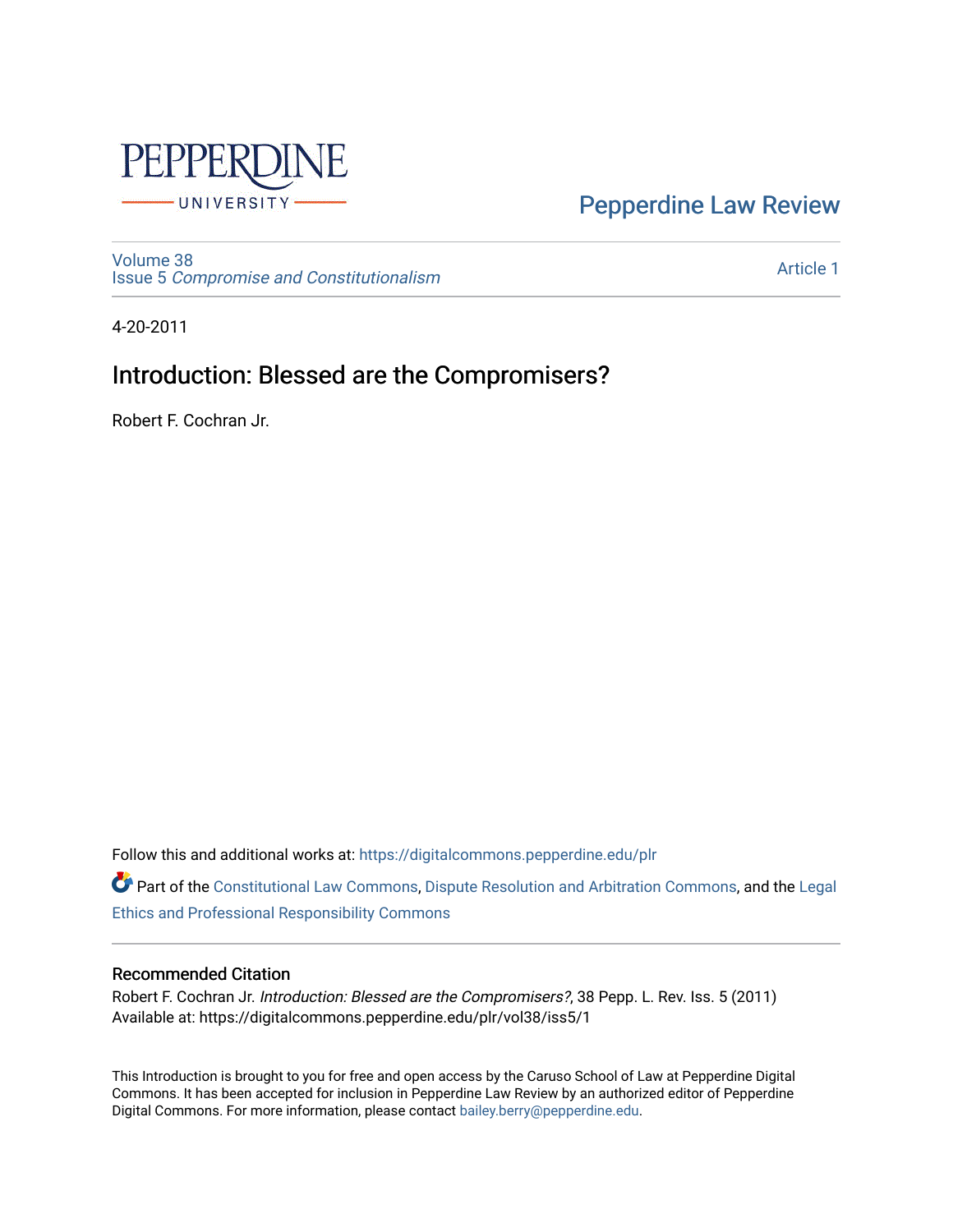## **Introduction: Blessed are the Compromisers?**

## Robert F. Cochran, Jr.\*

Pepperdine's Nootbaar Institute was honored to have Sanford Levinson deliver the 2010 Brandeis lecture. His topic, "Compromise and Constitutionalism," addresses how we might live with our greatest differences. Levinson's lecture, along with responses from some of the nation's leading scholars of jurisprudence, constitutional law, legal history, and dispute resolution, is included in this symposium edition of the *Pepperdine Law Review.*

This past year also saw two other memorable events in the life of Pepperdine, the Nootbaar Institute, and the Nootbaar family. We experienced the joys of Herbert Nootbaar's 102nd birthday. At age 102, Herb remains vital, energetic, and strong. His comments at his birthday party were full of his usual grace and self-deprecating humor. The other event was a sad one. On the day that **I** sat down to write this introduction, we learned of Elinor Nootbaar's death. She passed away following a long illness.

Both Herb and Elinor have been wonderful patrons of the Institute, supporting its many endeavors, sharing visits with the students we send around the world to do justice-related work, and attending many of our academic events. Among the many ways Elinor supported the work of the Nootbaar Institute, one of her most important contributions was that of encouragement. On many occasions, a conversation with Elinor left me, the Nootbaar Fellows, our staff, and other people associated with the Institute excited to continue the work of bringing justice and the insights and compassion of Jesus to those Jesus called "the least of these." Herb and Elinor's encouragement, compassion, and generosity are very much on my mind as I write this introduction.

Many will find irony in the fact that the Louis **D.** Brandeis Lecture is about "Compromise and Constitutionalism," for Brandeis is well-known as one of the Supreme Court's great dissenters. This suggests he was more

**<sup>\*</sup> Louis D. Brandeis Professor of Law and Director of the Herbert and Elinor Nootbaar Institute on Law, Religion, and Ethics, Pepperdine University.**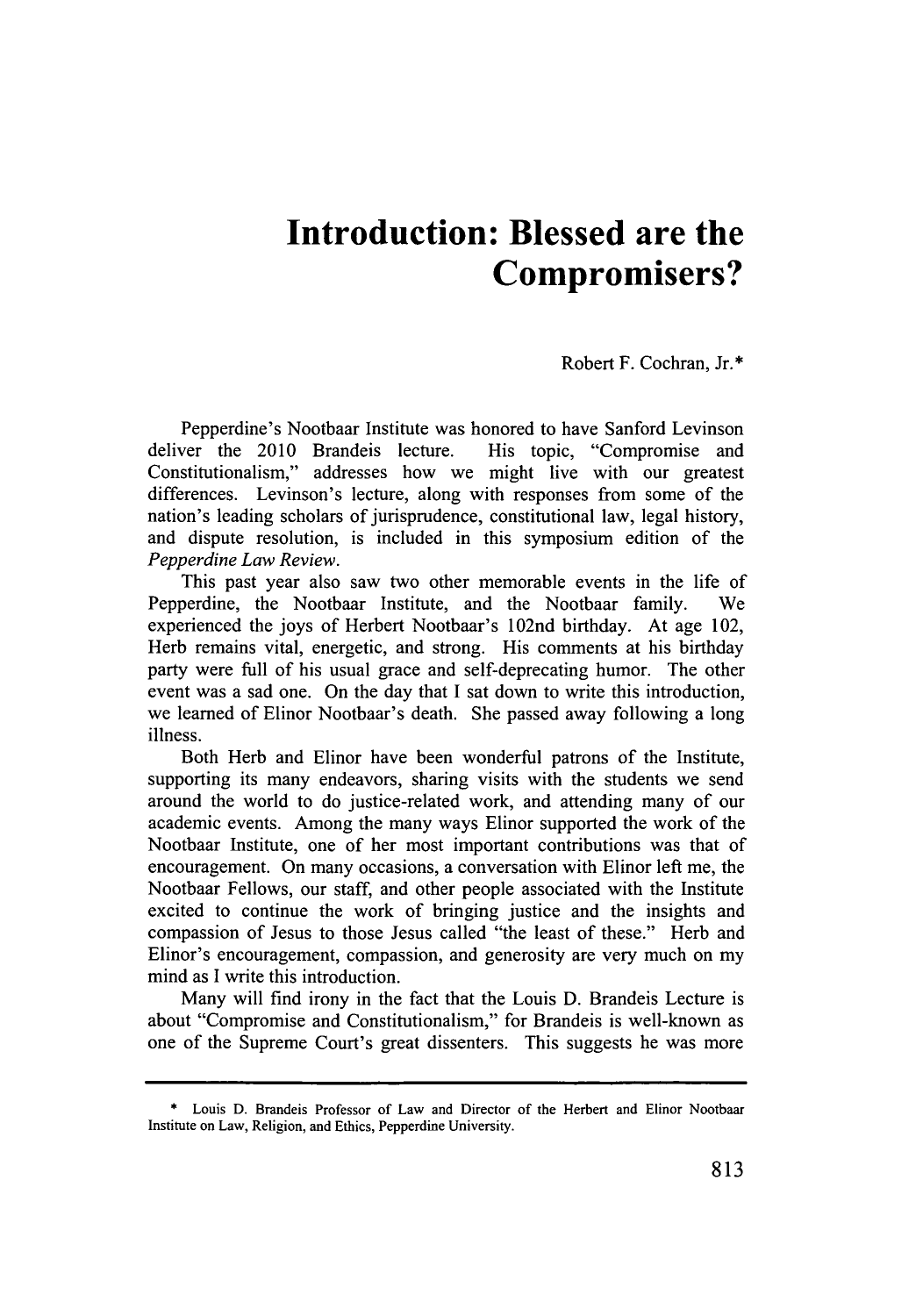likely to dissent than to compromise. But as Professor Levinson points out in his lecture, even Brandeis recognized the value of compromise and chose his dissents carefully. Brandeis wrote to Felix Frankfurter, "You may have a very important case of your own as to which you do not want to antagonize [other justices] on a less important case." For Brandeis, there was a time to dissent and a time to compromise.<sup>1</sup>

It is not surprising that many of the essays in this symposium address some aspect of religious faith and compromise. The commentators' views range from that of Carrie Menkel-Meadow that religion may be uncompromising to that of Richard Weisberg that Christianity, at least, will be quick to compromise. (Our ambivalent attitudes toward compromise is captured in the fact that readers are likely to view both "uncompromising" and "compromise" in the prior sentence as negatives.)

Word searches of the Christian Bible's popular New International Version and its traditional King James Version do not reveal a single use of the word "compromise." But compromise appears to be a necessary component of much that Jesus calls for in his most famous sermon, "The Sermon on the Mount." Among the nine "beatitudes" with which the sermon begins,<sup>2</sup> Jesus identifies both "those who hunger and thirst for [justice]"<sup>3</sup> and those who are "peacemakers"<sup>4</sup> as blessed. There is tension

*Matthew 5:5-11.* For an explanation of the use of "justice," rather than "righteousness" (the original translation) in the bracketed portions above, see *infra* note **3.**

**<sup>1.</sup> MELVIN 1.** UROFSKY, **Louis D.** BRANDEIS: **A LIFE 579 (2009)** (cited *infra* **by** Sanford Levinson in *Compromise and Constitutionalism).*

<sup>2.</sup> Unless otherwise indicated, all translations herein are from the New International Version **("NIV").**

Blessed are the meek, for they will inherit the earth. Blessed are those who hunger and thirst for [justice], for they will be filled. Blessed are the merciful, for they will be shown mercy. Blessed are the pure in heart, for they will see God. Blessed are the peacemakers, for they will be called children of God. Blessed are those who are persecuted because of [justice], for theirs is the kingdom of heaven. Blessed are you when people insult you, persecute you and falsely say all kinds of evil against you because of me.

<sup>3.</sup> See Matthew 5:6. The Greek word "dikaiosune," translated here as "justice" is traditionally translated "righteousness." For an exception using "justice," see the Jerusalem Bible, cited in Nicholas Wolterstorffs *Justice.* **NICHOLAS WOLTERSTORFF, JUSTICE: RIGHTS AND WRONGS Ill (2008).** As Nicholas Wolterstorff notes, the same word is commonly translated "justice" in English versions of Plato's *Republic. Id.* at **109-10.** Wolterstorff argues that either translation is linguistically possible and that the proper translation must be determined based on context. *Id.* at **112-13.** The word is used again in the beatitudes, "Blessed are those who are persecuted because of *[dikaiosuni's]* **.....** *Matthew 5:10.* Traditional translations here also use "righteousness," but as Wolterstorff notes, "Apparently, the [traditional] translators were not struck **by** the oddity of someone being persecuted because he is righteous. **My** own reading of human affairs is that righteous people are either admired or ignored, not persecuted; people who pursue justice are the ones who get in trouble." WOLTERSTORFF, *supra, at 111. Dikaiosund* is probably a richer word than any English translation, encompassing both an inner goodness and a just society. In Plato's Republic, *dikaiosund* is both. PLATO, **THE REPUBLIc bk. I,** at **28, bk. IV,** at **125 (A.D.** Lindsay, trans., Alfred **A.** Knopf rev. ed. **1992)** (c. **380 B.C.E.).**

Jesus is a strong proponent of justice elsewhere. For example, on another occasion, he exclaims, "[W]ill not God bring about justice for his chosen ones, who cry **out** to him day and night?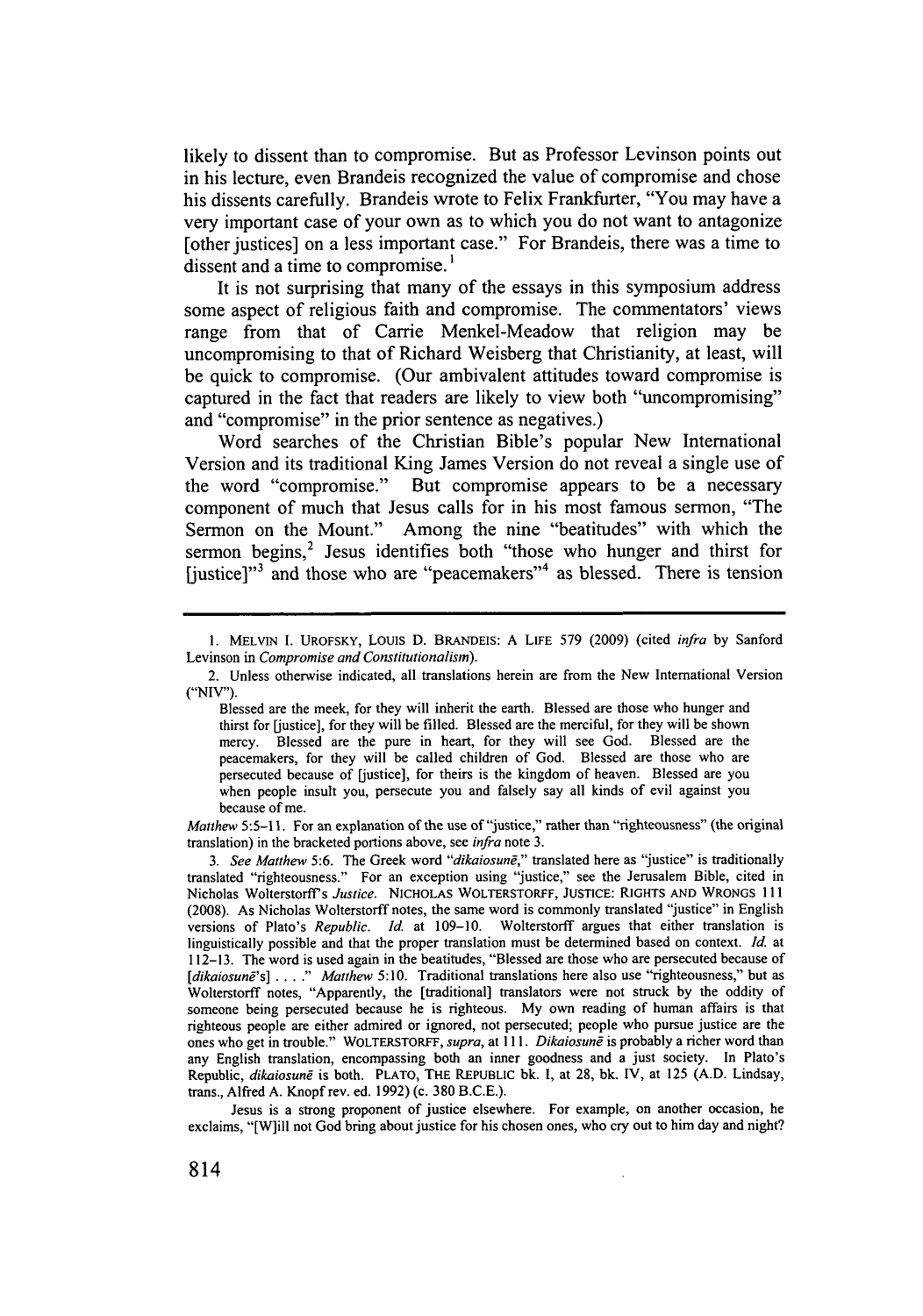between these two beatitudes. **A** commitment to both of them is likely to require compromise.

Two other qualities praised in the beatitudes-"Blessed are the meek"<sup>5</sup> and "Blessed are the merciful"<sup>6</sup>—are likely to move people toward compromise. But the two final beatitudes—"Blessed are those who are persecuted because of [justice]"' and "Blessed are you when people insult you, persecute you and falsely say all kinds of evil against you because of me"<sup>8</sup>-suggest that followers of Jesus should not compromise as to some matters and should even be willing to suffer persecution, rather than compromise.

The beatitudes which praise justice and peacemaking suggest the words of this introduction's title: "Blessed are the compromisers?" The pursuit of both justice and peace may require compromise. beatitudes' emphasis on holding to principle suggests that there is a time not to compromise-hence the question mark in title.

Some of the lectures that follow argue that compromise is a necessary part of government. Two authors quote Edmund Burke's statement, made as he criticized George **III** for failing to compromise with the upstart North American colonies: "All government-indeed every human benefit and enjoyment, every virtue and every prudent act—is founded on compromise and barter."9 Mark **A.** Graber, in his essay, identifies compromise as: "the high price of sharing constitutional space with those whose values are fundamentally different than ours." Two authors (Paul Finkelman and Richard H. Weisberg) argue that compromise has led to or maintained two of the worst human rights violations in history (slavery and the Holocaust).

The lecture and responses herein address compromise in light of many of the great issues of the past-slavery, government structure, racial segregation, the Holocaust, and Yalta, as well many of the great issues facing the United States today-health care, taxes, abortion, and the death penalty. It might **help** to sharpen the reader's consideration of our commentators' discussion to ask whether today's pro-life advocates and gay marriage advocates should compromise **(e.g.,** if given the opportunity,

Will he **keep** putting them off? **I** tell you, he will see that they get justice, and quickly." Luke **18:7- 8.**

*<sup>4.</sup> Matthew 5:9.*

*<sup>5.</sup> Matthew 5:5.*

*<sup>6.</sup> Matthew 5:7.*

*<sup>7.</sup> Matthew 5:10.*

**<sup>8.</sup>** *Matthew 5:11.*

**<sup>9.</sup> AVISHAI** MARGALIT, **ON** COMPROMISE **AND ROTTEN** COMPROMISES 12 **(2009)** (quoting Edmund Burke, Speech on Conciliation with the Colonies (Mar. 22, **1775))** (quoted in this symposium **by** Sanford Levinson and Steven **D.** Smith).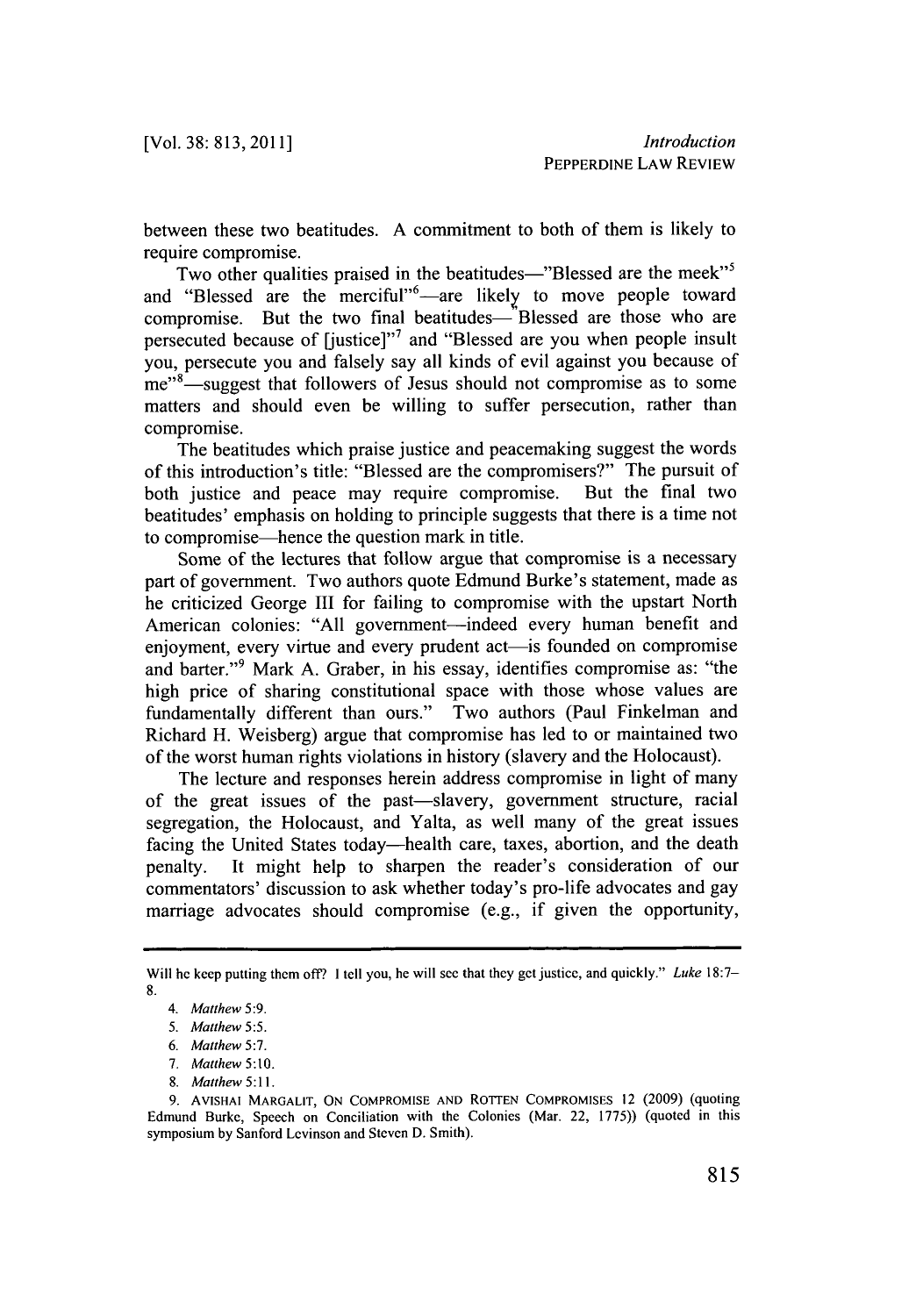should agree to protection of the unborn after viability in exchange for those who are pre-viability or agree to accept domestic partnership status for homosexual couples and give up on equal marital status). The standards suggested **by** our commentators are likely to push such advocates in different directions.

Professor Levinson's Brandeis lecture, *Compromise and Constitutionalism,* explores compromises **(1)** that went into the making of the United States Constitution, and (2) that have occurred in the Supreme Court's constitutional interpretation. He explores these compromises in light of Israeli philosopher Avishai Margalit's distinction between bad compromises and rotten compromises.<sup>10</sup> "Rotten compromises" are indefensible except, perhaps, in the most exceptional of conditions. **A** "rotten political compromise" is one that agrees "to establish or maintain an inhuman regime, a regime of cruelty and humiliation, that is, a regime that does not treat humans as humans."<sup>11</sup> Under this standard, Levinson identifies as rotten compromises the Constitution's protection of slavery and the Supreme Court's dismissal, shortly after *Brown v. Board of Education,* of a case challenging Virginia's inter-racial marriage ban.<sup>12</sup> Levinson acknowledges that anti-slavery founders would argue that they had to agree to protect slavery in order to create a country and, likely, avoid future wars. And that Supreme Court Justices would argue that they had to dismiss the Virginia case in order to get the country to accept *Brown.* Levinson identifies as not-so-rotten compromises the founders granting equal representation to states in the Senate and dismissing the case challenging "under God" in the Pledge of Allegiance. Levinson strikes a balance that some of his commentators challenge for being pro-compromise and some for being anti-compromise. But much of his lecture simply raises difficult questions-Stephen Smith accuses him of having more question marks than periods. Many thanks to Professor Levinson for raising and helping us to think through questions which allow no easy answers.

Paul Finkelman's *The Cost of Compromise and the Covenant with Death* challenges the practice of compromise with a history of the Compromise of **1850** (which protected slaveholder interest in their "property" and admitted various slave and free states to the Union). He suggests that these were not only rotten compromises in the Margalit/Levinson sense—maintaining "an inhuman regime"—but bad compromises in a different sense, giving much to the pro-slavery forces and gaining little for the anti-slavery cause. Finkelman argues that the Compromise of **1850** gave the South additional time to arm itself and to develop industrial capacity and that it left Southerners believing that they

**<sup>10.</sup> Id.**

**I1. Id.** at 2.

<sup>12.</sup> Naim v. Naim, **350 U.S. 985 (1956).**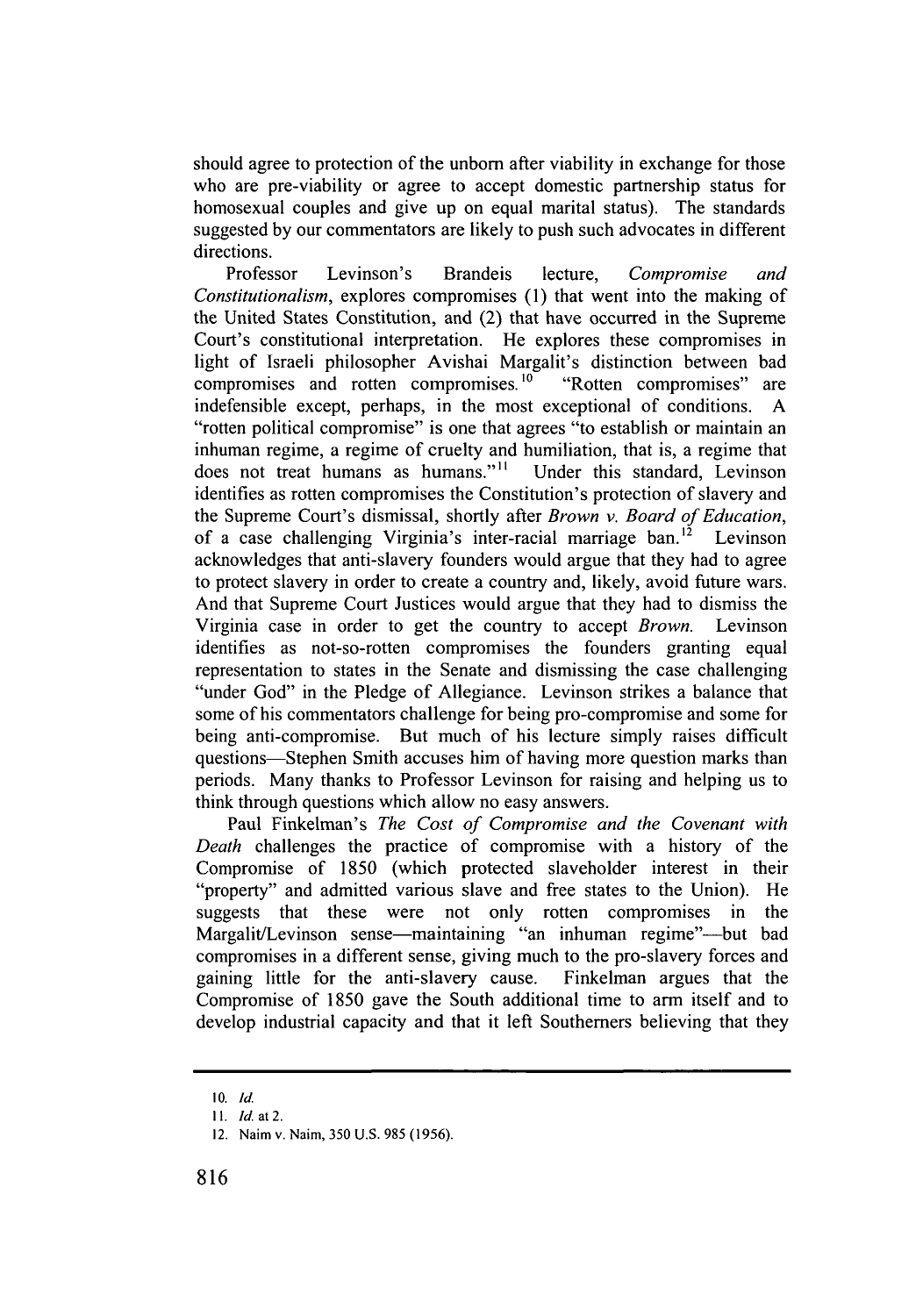could demand and win anything. They became overconfident, demanded more and more, and in the end secession was their only solution. Professor Finkelman's lesson: "compromise is not always possible or worthwhile."<sup>13</sup>

Mark Graber's *Constitutional Democracy, Human Dignity, and Entrenched Evil* argues that, rather than contrasting principles and compromise, we should recognize that "compromise is rooted in the same kinds of principles as equality, justice, liberty, human dignity, and other constitutional goods."<sup>14</sup> Graber reflects on a hypothetical constitutional compromise posed **by** Walter F. Murphy (a mentor to both Graber and Levinson). **A** constitutional convention agrees to the following compromise provisions: "human life is sacred," but "the political processes [will] make the initial choice [whether to protect unborn human life]."<sup>15</sup> He identifies various means that might be used to interpret these provisions. Graber challenges advocates who assume that their opponents have evil motives. "Advocates who claim that pro-life advocates are misogynists or who equate abortion clinics with concentration camps do not treat rival positions as grounded in reasonable, if mistaken, conception of human flourishing."<sup>16</sup> Graber holds up Lincoln as a model-he showed charity to those with whom he disagreed, even over the most important of issues. Graber also argues for resolution of great moral issues through democratic processes. "[C]ommitments to democracy provide more practical protections for basic human rights than commitments to constitutionalism."<sup>17</sup> Nevertheless, we are confronted with a challenge: "For better and undoubtedly worse, human beings constantly find themselves in environments where they must cooperate with persons whom they find, if not morally reprehensible on most subjects, morally reprehensible on some subjects."<sup>18</sup>

Carrie Menkel-Meadow's *The Variable Morality of Constitutional (and Other) Compromises* argues that "sometimes, not always, compromise may itself be a moral good, justified because of the outcomes it permits (peace, some forms of justice and desert) and the process itself which recognizes the claims of 'another side' and takes them seriously."<sup>19</sup> Nevertheless, she

**<sup>13.</sup>** Paul Finkelman, The Cost of Compromise and the Covenant With Death, **38 PEPP. L. REV.** *845,* **888** (2011).

<sup>14.</sup> Mark **A.** Graber, Constitutional Democracy, Human Dignity, and Entrenched Evil, **38** PEPP. L. REV. **889,** 894 **(2011).**

*<sup>15.</sup> Id.* at **895** (quoting WALTER F. MURPHY, **CONSTITUTIONAL** DEMOCRACY: **CREATING AND MAINTAINING A JUST** POLITICAL ORDER **315, 321 (2007)).**

**<sup>16.</sup> Id.** at **896.**

**<sup>17.</sup>** *Id.* at **897.**

**<sup>18.</sup>** *Id.* at **902.**

**<sup>19.</sup>** Carrie Menkel-Meadow, Constitutional (and Other) Compromises: **A** Comment on Sanford Levinson's Compromise and Constitutionalism, **38** PEPP. L. REv. **903,** 904 **(2011).**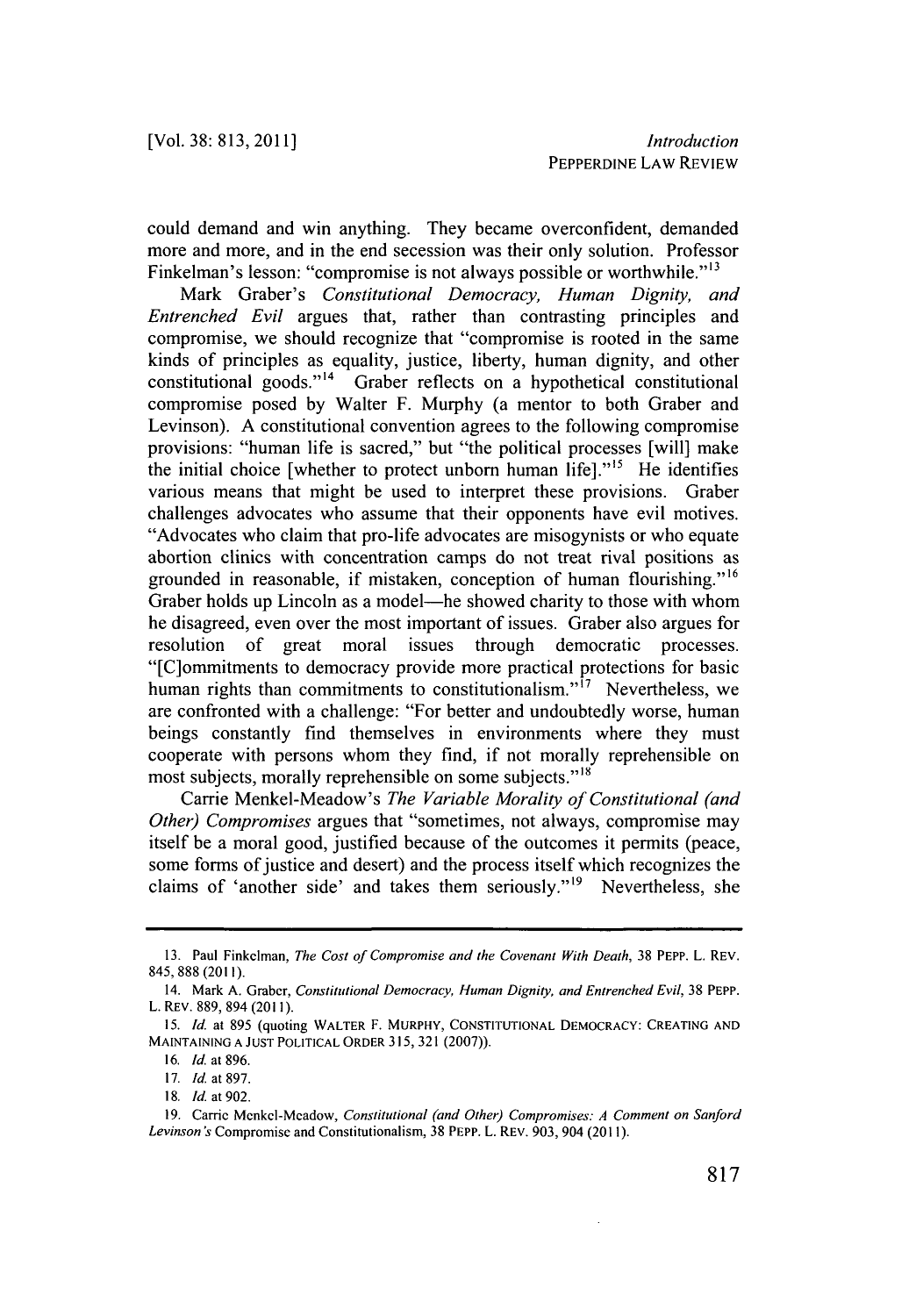states: "[W]istfully, **I** assert here, we will never be able to judge compromises or that seemingly greater good—'principled' decisions--universal standard. **All** compromises, whether of great constitutional, diplomatic, political, or 'lesser' personal or commercial moment, must be judged by the greater *context* in which they are situated."<sup>20</sup>

Though **I** am sensitive to the need when assessing the compromises of others or making our own to consider context, **I** am not so sure that we can "never" judge compromises or "'principled' decisions" **by** a universal standard. It seems to me, for example, that time, experience, and reason enable us to identify some universal standards. Most of the authors of this collection rightly, it seems to me, assume that slavery violates a universal standard, though they disagree over whether the compromises that allowed it in the United States were worth the candle. **I** hope that *150* or 200 years from now, experience and reason will enable our ancestors to have a clearer view of our moral foibles (and will be gracious in their assessment of them). Admittedly, our understanding of evil is limited and grows slowly, if at all. It seems that slavery, the Holocaust, and racial segregation are the only things that one can identify as evils today without losing a significant portion of one's audience. Surely some things are evil and should be identified as such.

Steven **D.** Smith's *Lessons from Lincoln* assumes that there is evil, but argues that our ability to assess it is limited. "The ethics of compromise essentially involve the problem of how to live morally in a morally disordered world-a world in which the people we live with and care about are morally disordered, and in which we know *that* but not always *when* or *how* we ourselves are morally disordered."<sup>21</sup>

He criticizes uncompromising purists as "morally self-indulgent **...** valuing their own virtue above the welfare of their fellows **.** . **..** fail[ing] to take seriously the possibility that they might be wrong . . . . [and falling] into self-deception . . . .<sup>222</sup> Drawing from Lincoln's arguments in the Drawing from Lincoln's arguments in the Lincoln/Douglas debates, Smith identifies two precepts for appropriate compromise. First, we should fight evil where we can, but "accepting an existing evil is quite different than agreeing to introduce or extend an evil where it does not presently exist."<sup>23</sup> Second, even when we must compromise with evil, we have a responsibility to "declare that the practice was in fact evil."<sup>24</sup>

Richard H. Weisberg's *Levinson Is to Mr. Justice "Isaiah" as St. Paul Was to the Prophet Isaiah* criticizes Levinson's defense of compromise.

**<sup>20.</sup> Id. at 905.**

**<sup>21.</sup> Steven D. Smith,** *Lessons from Lincoln: A Comment on Levinson,* **38 PEPP. L. REV. 915, 915 (2011).**

**<sup>22.</sup> Id. at 916.**

**<sup>23.</sup> Id. at 919.**

<sup>24.</sup> **Id. at 920.**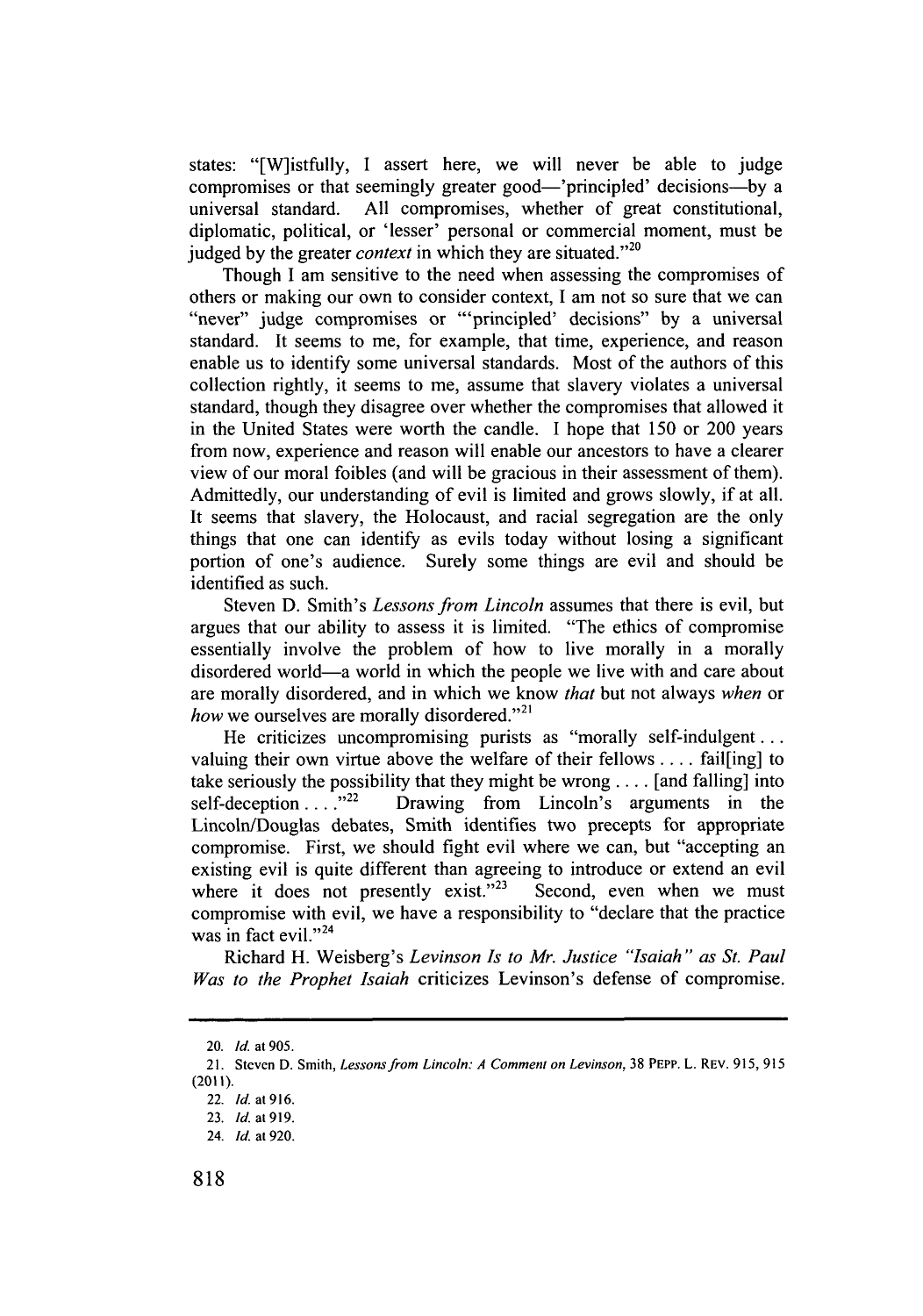Weisberg blames the western tendency to compromise texts on the Christian (mis)interpretation of Hebrew texts. More particularly, Weisberg accuses the Vatican of compromising its Nazi-era Jewish advocacy in an informal contact with Vichy France. Both Weisberg's claim concerning Christianity in general<sup>25</sup> and his claim concerning the Vatican<sup>26</sup> are subject to challenge. (The tendency to compromise textual integrity strikes me as, not so much western or Christian, but universal—people in power do not like limits, textual or otherwise.) What is not subject to challenge is the fact that many Christians in both Germany and France compromised the teachings of Jesus, failing to stand up to the Nazi's treatment of Jews. They separated their faith from their relationship with the state **by** a high wall. The tragedy is that their failure to live out Jesus' teachings in all of life is likely to be a barrier between Christians and Jews for decades to come. Elsewhere,<sup>27</sup> Weisberg presents the clear, powerful, and challenging example of the compromises of Vichy lawyers who, rather than presenting a frontal attack on Vichy statutes

*27. See* RICHARD H. WEISBERG, VICHY LAW **AND** THE **HOLOCAUST IN FRANCE (1996).**

**<sup>25.</sup>** Jesus, far from downgrading commandments to "suggestions," as suggested **by** Professor Weisberg, called his hearers to experience a change of heart that would lead them, not only to not to murder and commit adultery, but not get angry, and not engage in lust. *See Matthew* **5:21-22, 27- 30;** Richard H. Weisberg, *Levinson Is to Mr. Justice "Isaiah" as St. Paul Was to the Prophet Isaiah,* **38** PEPP. L. REV. **925, 930 (2011).** Jesus argued that he did not come to change the law, but to fulfill *it. Matthew* **5:17.** He claimed, not to **be** compromising the teachings of the Hebrew scriptures, but to be getting to their true meaning. **If** anything, these are higher standards than the original Hebrew law, but Jesus offered his eternal, mystical presence as an aid in that change of heart. **DALLAS** WILLARD, THE DIVINE CONSPIRACY, 144-68, **271-83 (1998).**

Weisberg also argues that Christians (mis)appropriated Hebrew prophesies and applied them to Jesus. Most Christian interpreters seek to show how the original intent of the prophetic message is perpetuated in the teachings of Jesus and the Church. The early Christians continued the Hebrew practice of seeing the events of their lives in light of the teachings of the Hebrew prophets. As Gerhard von Rad notes, "a prophetic prediction, which was at one time directed towards a particular political situation and all of a sudden applied to a quite different period, can often be observed in the **Old** Testament." GERHARD **VON RAD,** THE **MESSAGE** OF THE PROPHETS **270** (Eduard Haller **ed., D.M.G.** Stalker trans., Harper **&** Row **1972) (1967).** The Christian interpreters of Jesus do the same thing when they speak of the fulfillment of a prophecy. There is continuity between the use of older material **by** later Hebrew writers and the use of Hebrew Scriptures **by** Christian writers. For a discussion of the Jewish and Christian uses of Messianic prophesy, see **DONALD JUEL, MESSIANIC EXEGESIS:** CHRISTOLOGICAL INTERPRETATION OF THE OLD **TESTAMENT IN** EARLY **CHRISTIANITY (1988).**

**<sup>26.</sup>** Professor Weisberg bases his argument that the Vatican compromised its support for Jews on Vichy lawyer Leon Berard's claim that "an authorized person at the Vatican told [him that] they mean no quarrel with the [Vichy] Jewish laws." Weisberg, *supra* note **25,** at 934 (quoting RICHARD H. WEISBERG, VICHY LAW **AND** THE **HOLOCAUST IN FRANCE** 423-24 **(1996)** (quoting Berard's letter to Petain)). For Weisberg's documentation of this claim, see RICHARD H. WEISBERG, VICHY LAW **AND** THE **HOLOCAUST IN FRANCE (1996).** Running counter to the Berard report are the substantial public and private Vatican efforts to combat the anti-Jewish actions of the Nazis in France and elsewhere. For documentation challenging the Berard report, see RONALD **J.** RYCHLAK, RIGHTEOUS **GENTILES:** HOW **PIUS** XII **AND** THE **CATHOLIC CHURCH SAVED** HALF **A MILLION JEWS** FROM THE NAzIS **156-64 (2005).**